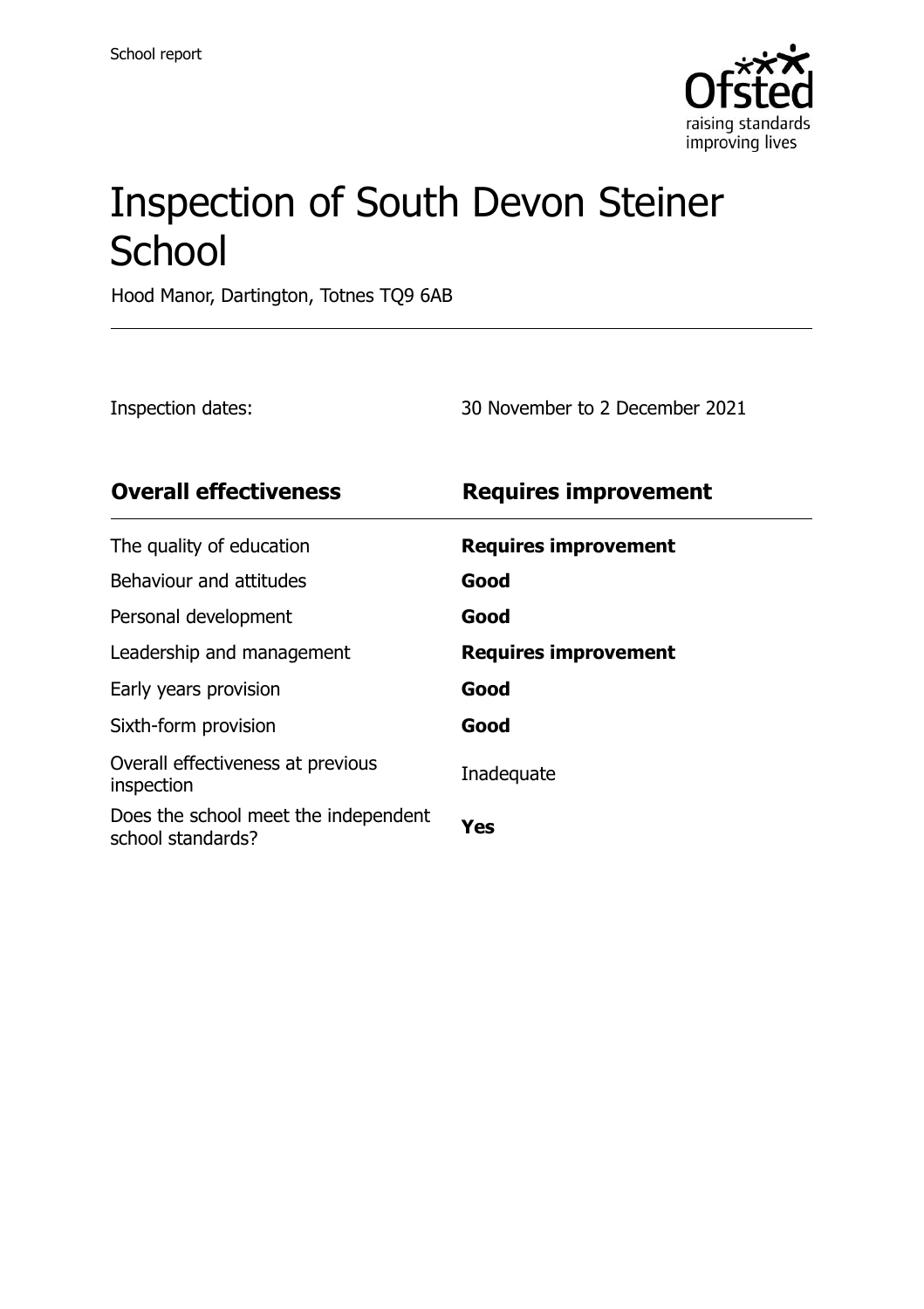

### **What is it like to attend this school?**

School leaders have led the school through significant changes since the previous inspection. They have tackled past failings well. Leaders' expectations have risen significantly. This has contributed to pupils getting a good start and end to their education. However, there is more to do to ensure that pupils' journey through the school is consistently strong.

Pupils enjoy coming to school. They feel safe and value the support that staff provide. Pupils know who to go to if they have a worry or concern. Most pupils attend well, except for a small number who are persistently absent. Leaders are not tackling this swiftly enough.

Pupils feel that behaviour across the school is mainly strong. They have confidence in staff to deal with any issues. Bullying rarely occurs. Staff support pupils' personal development well. Pupils have an increasing understanding of the world beyond school. This helps them develop tolerance and respect for views different from their own.

Pupils, staff, parents and carers appreciate the school's approach to education. Pupils value the sense of community that permeates the school. The overwhelming majority of parents are positive about the school. However, there is some dissatisfaction about the support pupils with special educational needs and/or disabilities (SEND) receive.

#### **What does the school do well and what does it need to do better?**

School leaders, overseen by trustees, have brought about much-needed improvements since the previous inspection. They have ensured that the independent school standards are met in full. Leaders are clear about their roles and responsibilities. They have an accurate evaluation of the school. Leaders have been able to target the areas of the school that require the most attention. They have raised expectations significantly, both of staff and pupils. As a result, there is a collective view that the school is on a trajectory of improvement.

Leaders' efforts to improve the quality of education are still in the early stages, but green shoots of improvement are emerging. The recent staff restructuring, focused on giving more pupils access to specialist teachers, is taking root. Staff feel that leaders support them well and consider their workload and well-being.

Children in kindergarten get off to a strong start to their school life. Adults provide meaningful opportunities for children to develop well. The indoor spaces are well organised, with resources readily available. Activities sustain children's attention, so they see them through to completion. The kindergarten leader and her team have high expectations for children. They keep a close eye on children's progress and adapt the curriculum accordingly. Staff provide a curriculum that prepares children successfully for their transition to the lower school.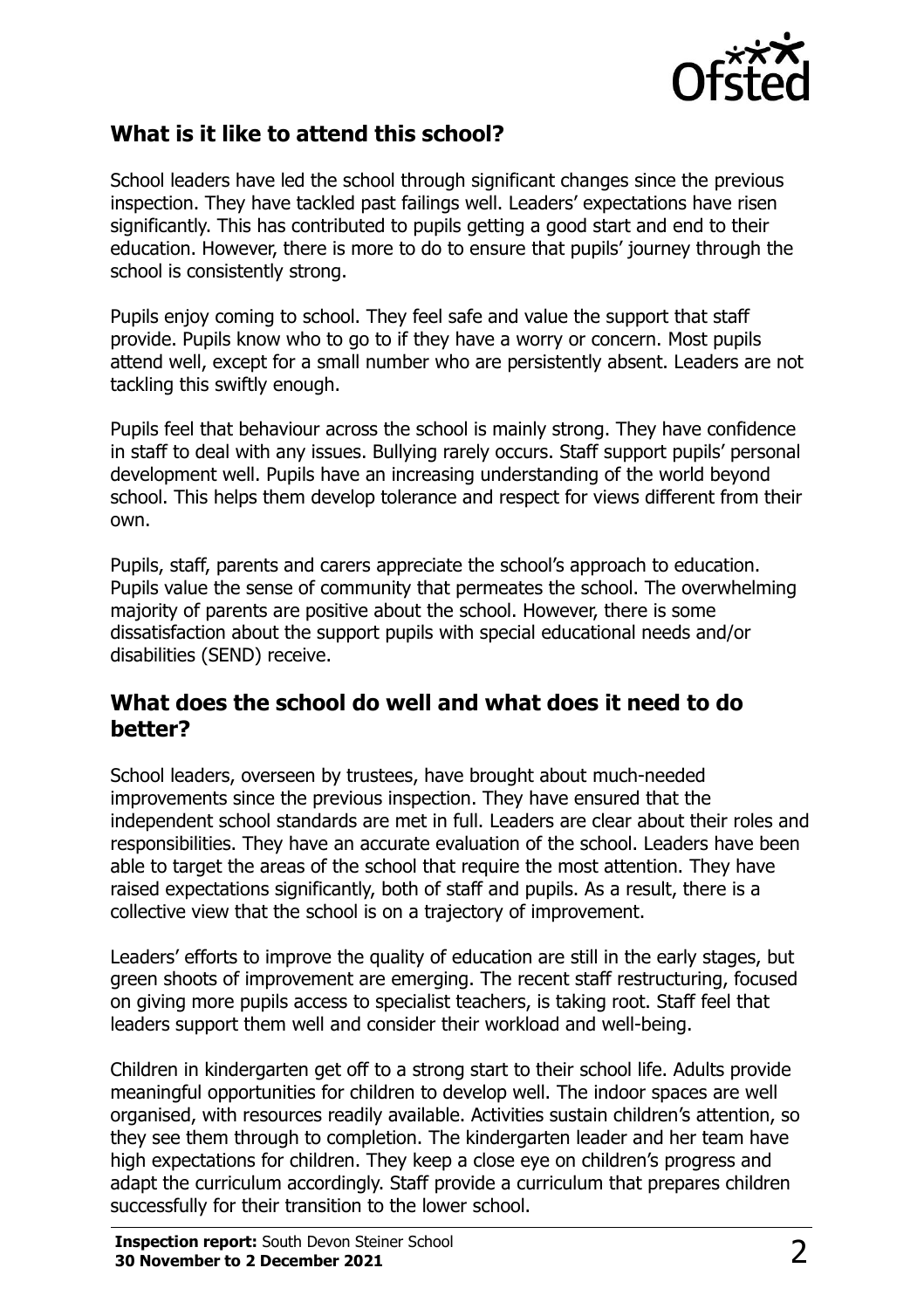

Sixth-form students are well prepared for the courses they are enrolled on. Students pick courses with a clear view of what they hope to achieve in life after school. Staff have expert knowledge of the curriculum. Students achieve well as a result. Through a bespoke careers programme, students make informed decisions on their next steps. Students know what they want to do in the future and know what they need to do to reach these goals.

Between the kindergarten and the sixth form, inconsistencies exist. Teachers' use of assessment information is not yet embedded, particularly in subjects where recent changes to the curriculum have taken place, for example mathematics. Teachers know how well pupils are learning the school's curriculum. However, they are not yet consistently using this information to adapt the curriculum for pupils. In subjects such as science, teachers' use of assessment is far stronger. They adapt the curriculum with greater precision.

Leaders have recently introduced a different approach to how they teach pupils to read. The new phonics programme is embedding well. Pupils' knowledge of letters and the sounds they make is building. Even so, the books that staff provide for pupils to read are not consistently well matched to pupils' reading ability. As a result, some pupils struggle to read unfamiliar words that contain sounds they do not yet know. Teachers identify those pupils who need more support, including those with SEND. However, this extra support is not precise enough to tackle the gaps in pupils' knowledge.

The special educational needs coordinator (SENCo) has improved many aspects of the provision for pupils with SEND. Teachers are increasingly aware of how best to meet pupils' specific needs and track their progress closely. Most of the time, teachers set appropriate targets for pupils, but this is not yet consistent across the school. Staff have had specific training on supporting pupils with dyslexia. However, they have limited strategies to support pupils with speech and language difficulties.

The school is calm and welcoming. Pupils behave well. They are adamant that bullying is rare. Pupils told inspectors that they have confidence in staff to sort out incidents of poor behaviour, should they occur.

Leaders provide pupils with a rounded view of the world around them. They support pupils to gain a strong understanding of the views and opinions of others. Pupils' knowledge of different cultures and people who hold different beliefs is strong. Pupils celebrate diversity within their school and beyond. Respect and tolerance are commonplace values. The school promotes morality, helping pupils know right from wrong. The school's relationships and sex education curriculum helps pupils learn age-appropriate content, such as contraception and consent. Pupils know how to lead healthy lives, including the benefits of physical activity on their bodies.

## **Safeguarding**

The arrangements for safeguarding are effective.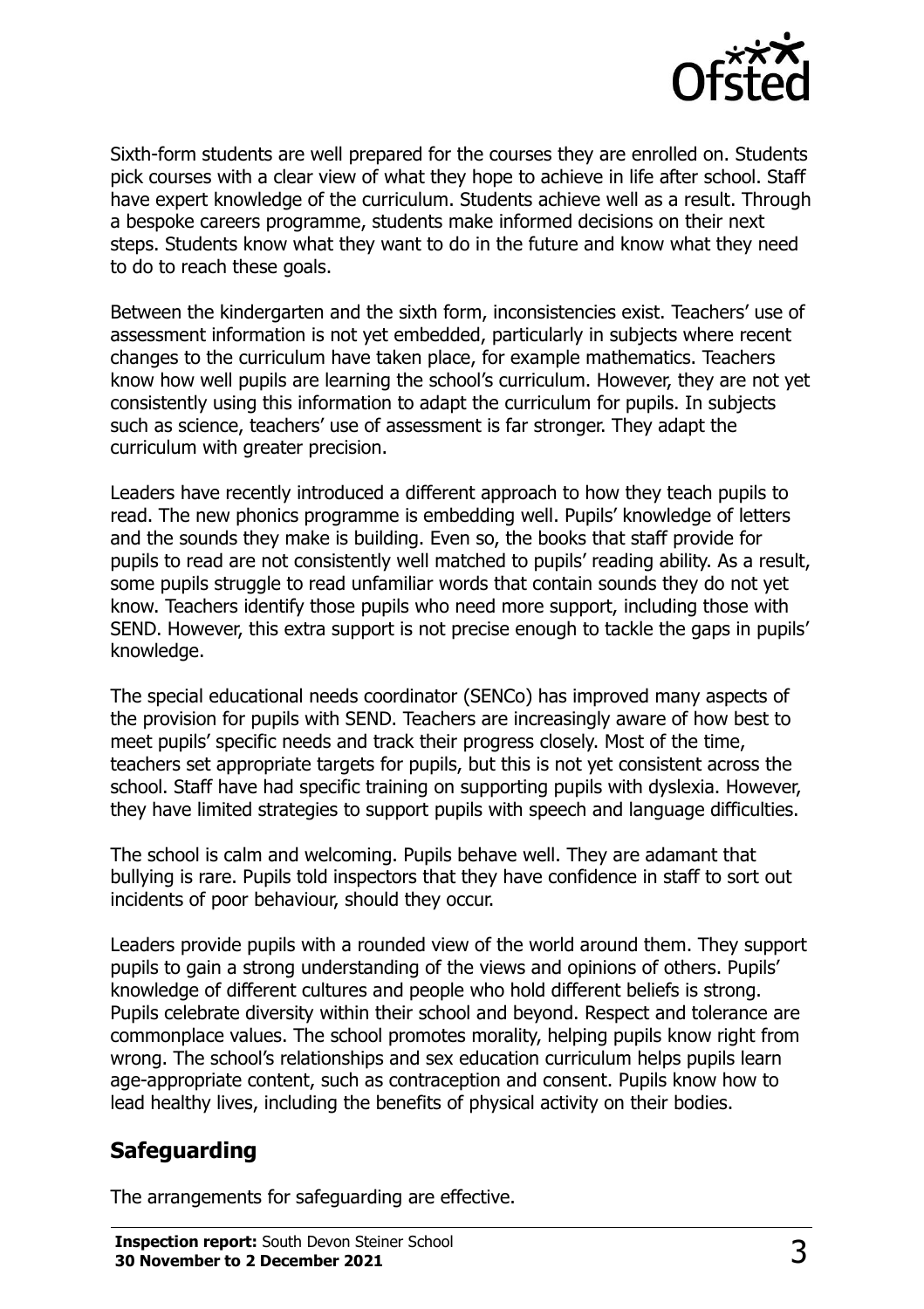

Leaders ensure that checks on staff are complete before they commence employment, including the necessary overseas checks on staff who have lived or worked abroad.

Leaders provide training for staff to help them fulfil their safeguarding responsibilities well. They know who to pass concerns on to, however minor they appear to be. Safeguarding leaders monitor concerns closely to see if there are any patterns or trends that may indicate pupils are at risk of harm. Leaders work effectively with external agencies, particularly when securing help for pupils and their families. Trustees oversee safeguarding well.

## **What does the school need to do to improve? (Information for the school and proprietor)**

- In phonics, teachers provide pupils with books and interventions that are not precisely matched to their needs. Some pupils struggle to read books they have been asked to read, and interventions do not support them to catch up well enough. Leaders need to ensure that reading books and interventions help pupils to read unfamiliar words with increasing accuracy and fluency.
- Leaders do not ensure that teachers consistently adapt the curriculum based on their knowledge of what pupils know and understand. As a result, pupils do not routinely receive the appropriate challenge or support to help them know more and remember more. Leaders need to ensure that pupils consistently access a curriculum that builds on their prior knowledge.
- Leaders' actions to improve the poor attendance of a small number of pupils are not swift enough. Persistent absence continues longer than it should. Leaders need to implement their attendance policy more quickly, so these pupils attend more regularly.
- Pupils with SEND do not consistently get the precise support they need. Leaders need to ensure that staff have the knowledge to support pupils with SEND well, particularly those with speech and language difficulties.

#### **How can I feed back my views?**

You can use [Ofsted Parent View](http://parentview.ofsted.gov.uk/) to give Ofsted your opinion on your child's school, or to find out what other parents and carers think. We use information from Ofsted Parent View when deciding which schools to inspect, when to inspect them and as part of their inspection.

The Department for Education has further quidance on how to complain about a school.

If you are the provider and you are not happy with the inspection or the report, you can [complain to Ofsted.](http://www.gov.uk/complain-ofsted-report)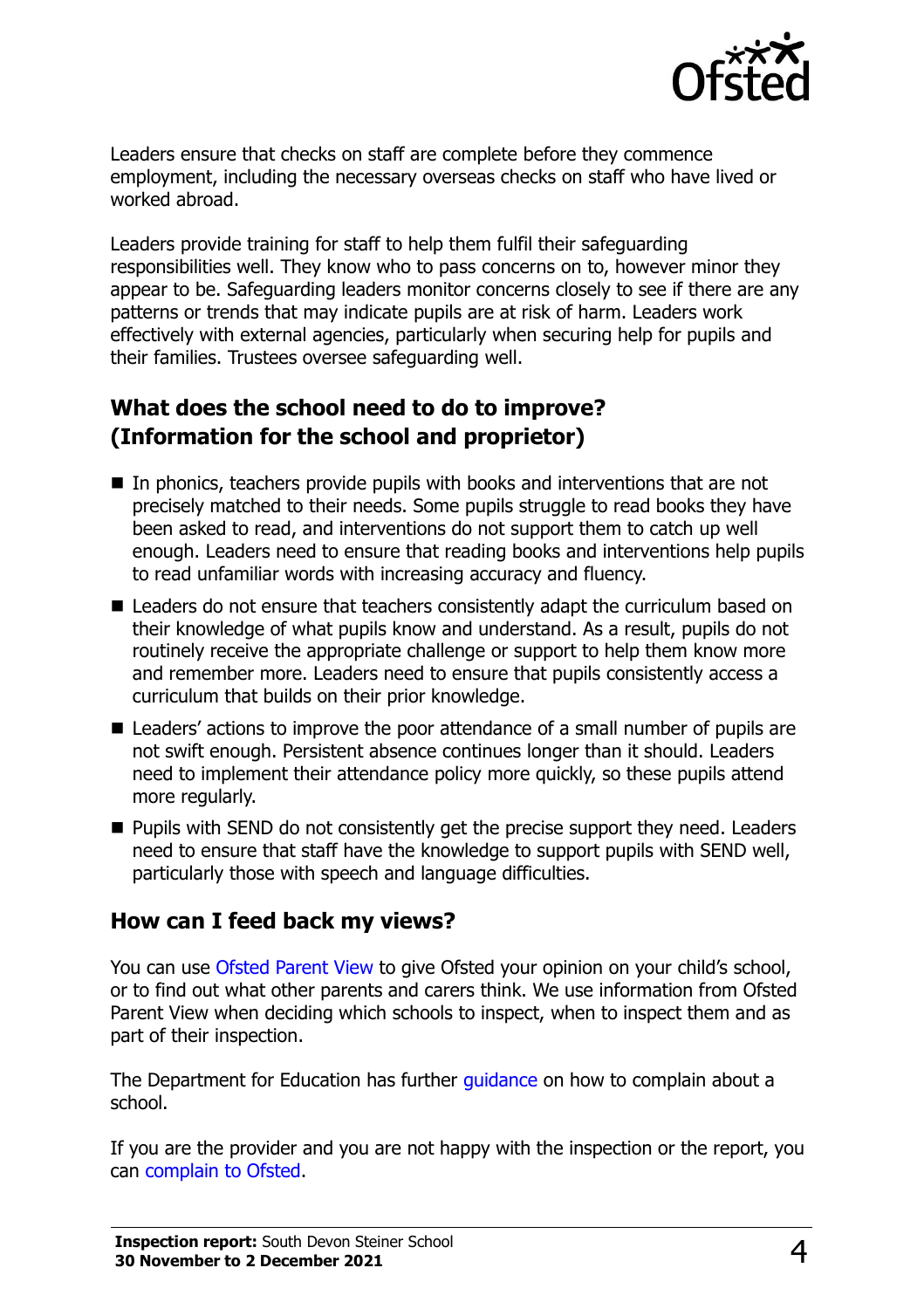

## **School details**

| Unique reference number                       | 113603                                         |  |
|-----------------------------------------------|------------------------------------------------|--|
| <b>DfE registration number</b>                | 878/6029                                       |  |
| <b>Local authority</b>                        | Devon                                          |  |
| <b>Inspection number</b>                      | 10201947                                       |  |
| <b>Type of school</b>                         | Other Independent School                       |  |
| <b>School category</b>                        | Independent school                             |  |
| Age range of pupils                           | 3 to 19                                        |  |
| <b>Gender of pupils</b>                       | Mixed                                          |  |
| Gender of pupils in the sixth form            | Mixed                                          |  |
| Number of pupils on the school roll           | 205                                            |  |
| Of which, number on roll in the<br>sixth form | 8                                              |  |
| <b>Number of part-time pupils</b>             | 0                                              |  |
| <b>Proprietor</b>                             | Rudolf Steiner School (South Devon)<br>Limited |  |
| <b>Chair</b>                                  | Rob Worthington                                |  |
| <b>Headteacher</b>                            | Jeff van Zyl                                   |  |
| <b>Annual fees (day pupils)</b>               | £5,706 to £9,324                               |  |
| <b>Telephone number</b>                       | 01803 897377                                   |  |
| <b>Website</b>                                | www.southdevonsteinerschool.org                |  |
| <b>Email address</b>                          | enquiries@sdsteiner.org                        |  |
| Date of previous inspection                   | 2 to 4 April 2019                              |  |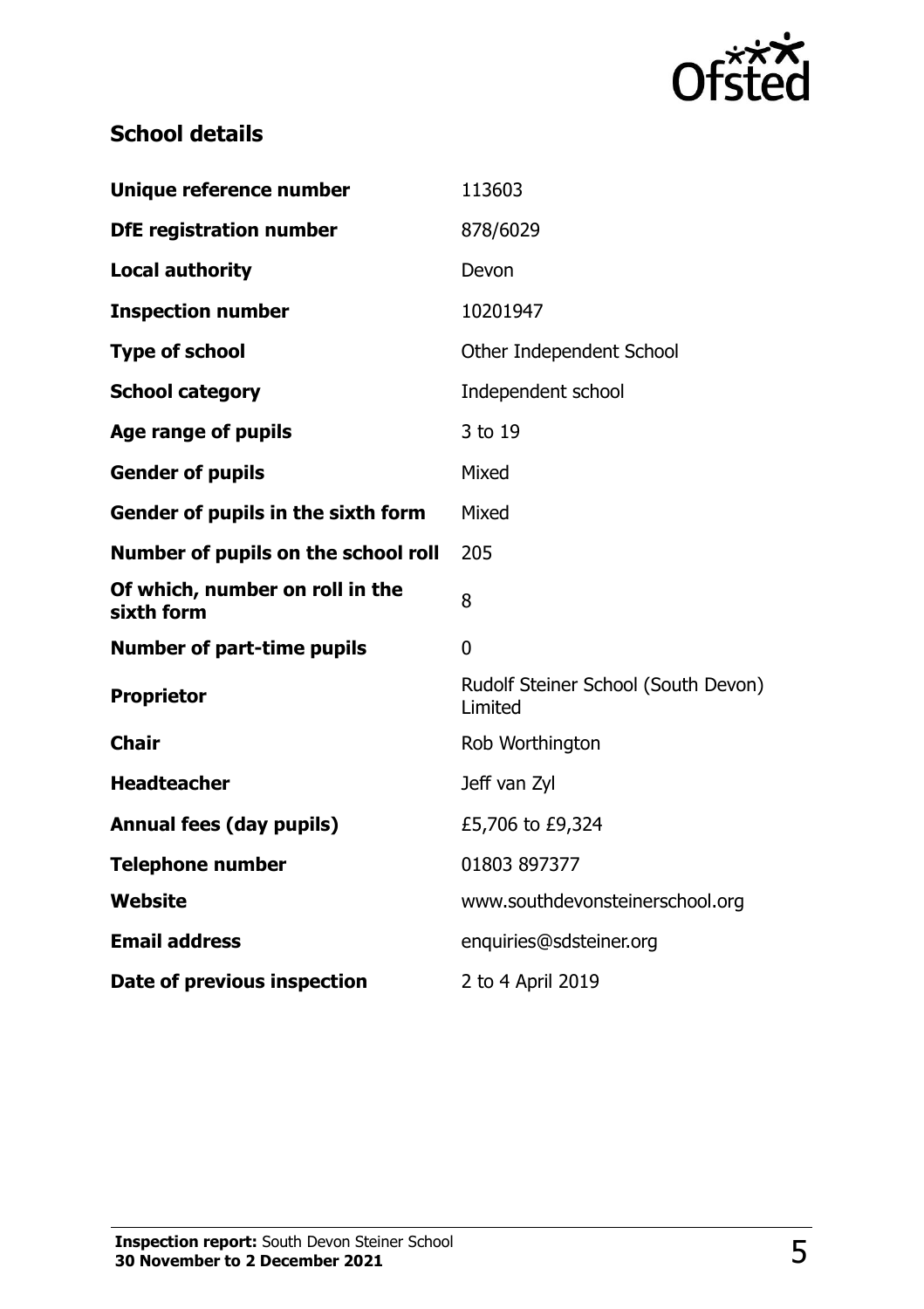

#### **Information about this school**

- South Devon Steiner School was founded by a group of parents in 1980. The school's approach to education is based on the Rudolf Steiner philosophy.
- The school is based in a former manor house and other buildings on the same site approximately 3 miles north-west of Totnes, Devon.
- The school is exempt from completing the early years foundation stage profile at the end of the academic year when the child reaches the age of five.
- The school does not use any alternative provision.
- The school's previous standard inspection was in April 2019. It was judged to be inadequate. Since then, the school has had two progress monitoring inspections.

## **Information about this inspection**

Inspectors carried out this inspection under section 109(1) and (2) of the Education and Skills Act 2008. The purpose of the inspection is to advise the Secretary of State for Education about the school's suitability for continued registration as an independent school.

The school meets the independent school standards. These are the requirements set out in the schedule to the Education (Independent School Standards) Regulations 2014.

This was the first routine inspection the school received since the COVID-19 pandemic began. Inspectors discussed the impact of the pandemic with the school, and have taken that into account in their evaluation.

- Inspectors carried out deep dives in these subjects: early reading, mathematics, science and personal, social and health education (PSHE). For each deep dive, inspectors met with senior leaders, subject leaders, visited a sample of lessons, spoke to teachers, spoke to some pupils about their learning and looked at samples of pupils' work.
- The lead inspector met with trustees to discuss the independent school standards and how they ensure that these are met in full. This evidence contributed towards part 8 of the independent school standards.
- Inspectors held meetings with leaders responsible for supporting pupils' personal development, careers guidance and pupils' attendance and behaviour.
- Inspectors met with leaders responsible for part 3 of the independent school standards. Together, they considered policies, registers and key documents, such as checks and risk assessments.
- The lead inspector met with the designated safeguarding leader to consider the systems in place to keep pupils safe. He also checked the school's single central register and some personnel files. This evidence contributed towards part 4 of the independent school standards.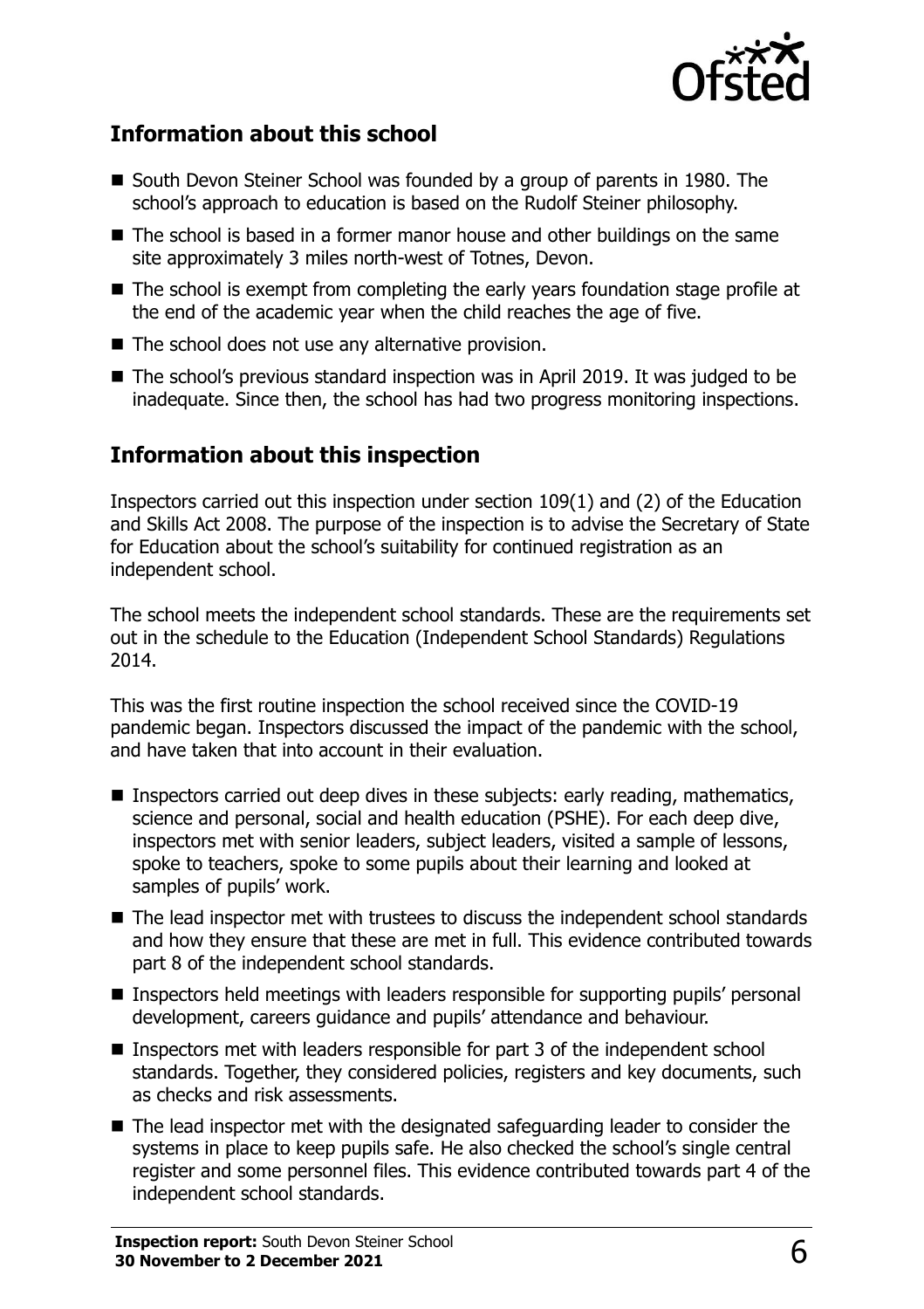

- The lead inspector met with the SENCo to determine how well the school supports pupils with SEND.
- Inspectors conducted a detailed tour of the site and premises to consider part 5 of the independent school standards.
- The lead inspector evaluated the school website, policies and specific documents to determine how well the school meets parts 6 and 7 of the independent school standards.
- Inspectors considered responses to the Ofsted Parent View questionnaire. Inspectors spoke with staff and pupils throughout the inspection.

#### **Inspection team**

| Nathan Kemp, lead inspector | Her Majesty's Inspector |
|-----------------------------|-------------------------|
| Dale Burr                   | Her Majesty's Inspector |